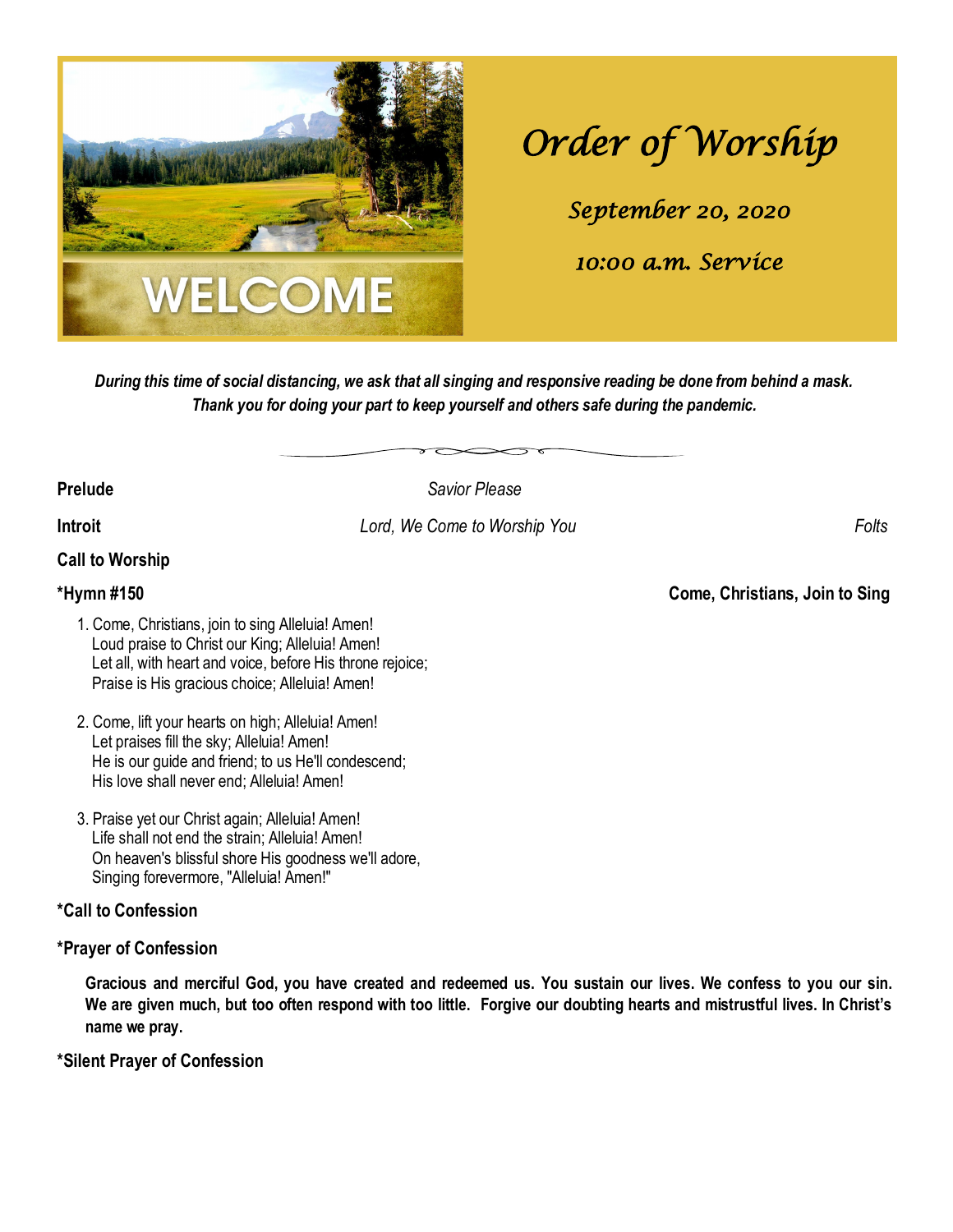### **\*Assurance of Pardon**

Leader: Friends, believe the good news.  **All: In Jesus Christ we are forgiven.**

#### **\*Congregational Response** *Gloria Patri*

**Welcome and Announcements**

**Presentation of Tithes and Offerings** 

 **Offertory** *Jesus Saves* 

 **\*Hymn #592** *The Doxology*

# **\*Prayer of Commitment and the Lord's Prayer**

 **Our Father, who art in heaven, hallowed be thy name. Thy kingdom come, thy will be done on earth as it is in heaven. Give us this day our daily bread; and forgive us our debts as we forgive our debtors; and lead us not into temptation, but deliver us from evil. For thine is the kingdom and the power and the glory, forever. Amen.** 

### **\*Choral Response**

**Anthem** *O Touch Mine Eyes Naylor*

# **Scripture Reading Luke 4:24-30**

<sup>24</sup> And he said, "Truly, I say to you, no prophet is acceptable in his hometown. <sup>25</sup> But in truth, I tell you, there were many widows in Israel in the days of Elijah, when the heavens were shut up three years and six months, and a great famine came over all the land, <sup>26</sup> and Elijah was sent to none of them but only to Zarephath, in the land of Sidon, to a woman who was a widow. <sup>27</sup> And there were many lepers in Israel in the time of the prophet Elisha, and none of them was cleansed, but only Naaman the Syrian."

<sup>28</sup> When they heard these things, all in the synagogue were filled with wrath. <sup>29</sup> And they rose up and drove him out of the town and brought him to the brow of the hill on which their town was built, so that they could throw him down the cliff. <sup>30</sup> But passing through their midst, he went away.

The Word of the Lord. **Thanks be to God.**

# **Children's Time**

- 1. My Jesus, I love Thee, I know Thou art mine; for Thee, all the follies of sin I resign; My gracious Redeemer, my Savior art Thou; if ever I loved Thee, my Jesus, 'tis now.
- 2. I love Thee because Thou hast first loved me, and purchased my pardon on Calvary's tree; I love Thee for wearing the thorns on Thy brow; if ever I loved Thee, my Jesus, 'tis now.
- 4. In mansions of glory and endless delight, I'll ever adore Thee in heaven so bright. And singing Thy praises, before Thee I'll bow; if ever I loved Thee, my Jesus, 'tis now.

**\*Hymn My Jesus, I Love Thee**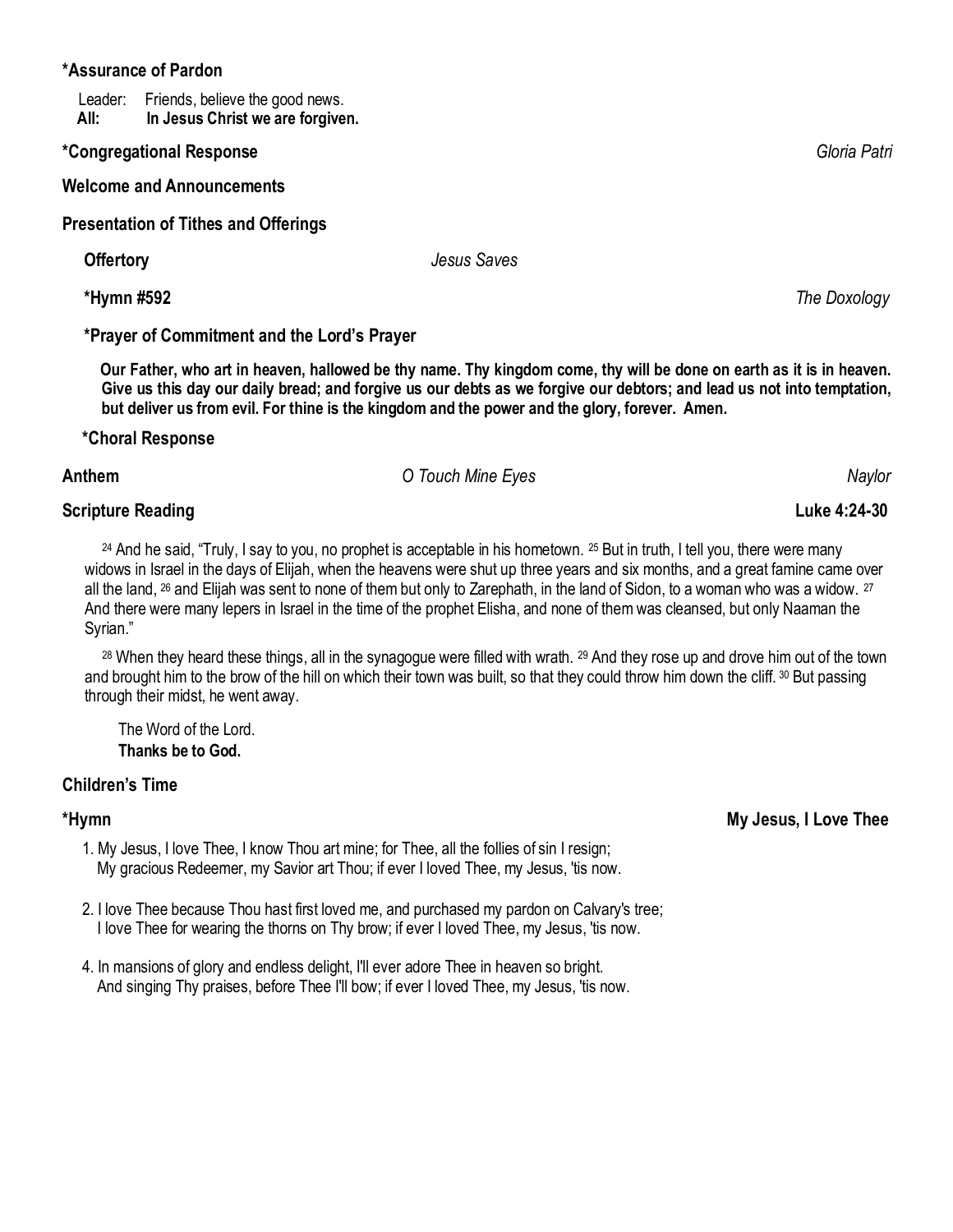### **Scripture Reading 2 Kings 5:1, 9-14**

<sup>1</sup> Naaman, commander of the army of the king of Syria, was a great man with his master and in high favor, because by him the Lord had given victory to Syria. He was a mighty man of valor, but he was a leper. …

9 So Naaman came with his horses and chariots and stood at the door of Elisha's house. 10 And Elisha sent a messenger to him, saying, "Go and wash in the Jordan seven times, and your flesh shall be restored, and you shall be clean."

<sup>11</sup> But Naaman was angry and went away, saying, "Behold, I thought that he would surely come out to me and stand and call upon the name of the Lord his God, and wave his hand over the place and cure the leper. <sup>12</sup> Are not Abana and Pharpar, the rivers of Damascus, better than all the waters of Israel? Could I not wash in them and be clean?" So he turned and went away in a rage.

<sup>13</sup> But his servants came near and said to him, "My father, it is a great word the prophet has spoken to you; will you not do it? Has he actually said to you, 'Wash, and be clean'?"

<sup>14</sup> So he went down and dipped himself seven times in the Jordan, according to the word of the man of God, and his flesh was restored like the flesh of a little child, and he was clean.

**Sermon** Rev. Dr. David H. Green

# **The Expectations**

*"But Naaman was angry and went away, saying, 'Behold, I thought that he would surely come out to me and stand and call upon the name of the Lord his God, and wave his hand over the place and cure the leper.'"* (2 Kings 5:11)

### **\*Prayers of the People**

### **\*Hymn #276 Great Is Thy Faithfulness**

1. Great is Thy faithfulness, O God my Father, there is no shadow of turning with Thee; Thou changest not, Thy compassions they fail not; as Thou hast been Thou forever wilt be.

Refrain:

 Great is Thy faithfulness! Great is Thy faithfulness! Morning by morning new mercies I see; All I have needed Thy hand hath provided; Great is Thy faithfulness, Lord unto me!

2. Summer and winter, and springtime and harvest, sun, moon, and stars in their courses above Join with all nature in manifold witness to Thy great faithfulness, mercy, and love. (Refrain)

# **\*Charge and Benediction**

### **\*Closing Response**

3. Pardon for sin and a peace that endureth, Thine own dear presence to cheer and to guide; Strength for today and bright hope for tomorrow, blessings all mine, with ten thousand beside! (Refrain)

**\*Postlude** *Forever* 

\*Please stand if able.